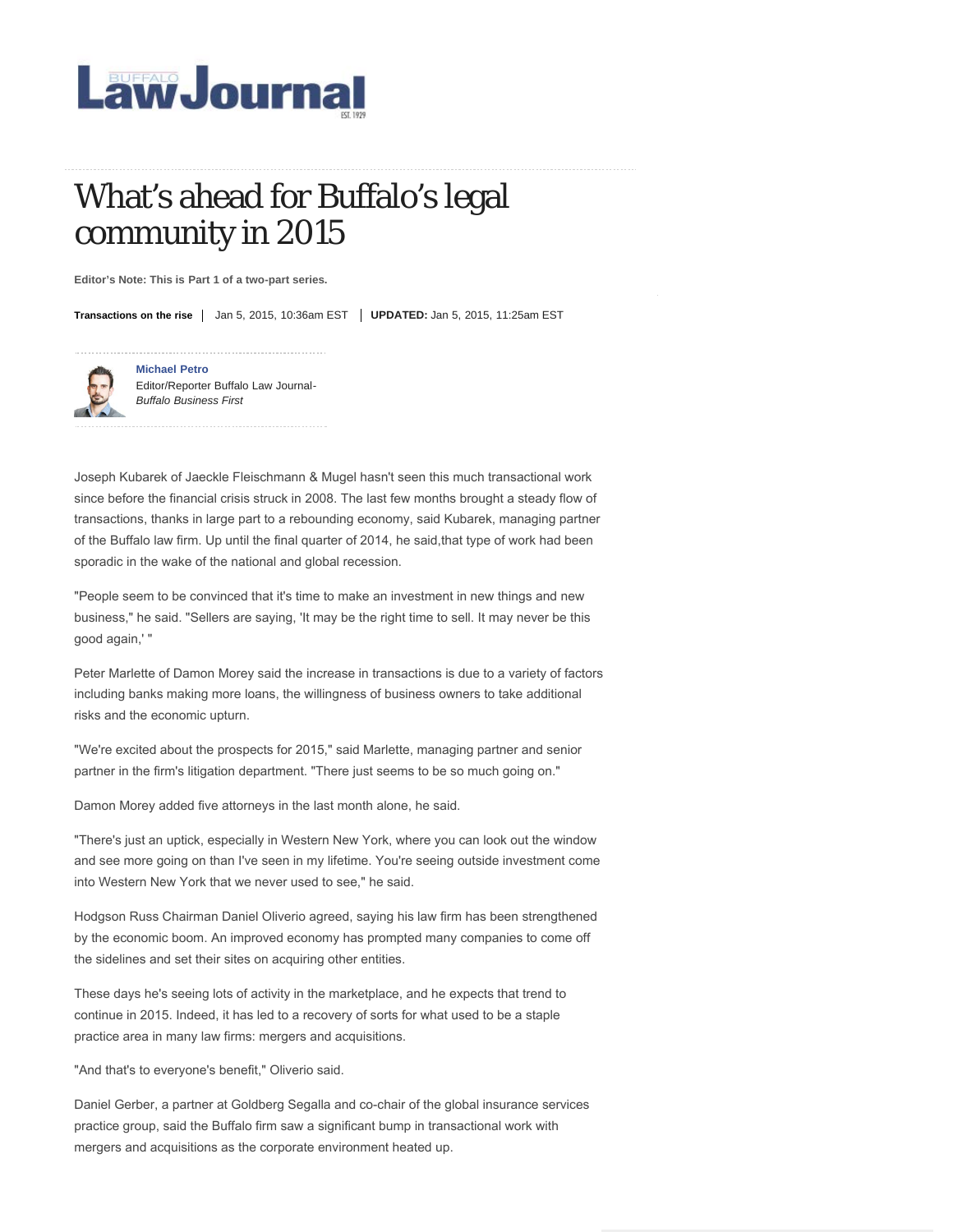Likewise at Phillips Lytle, said managing partner David McNamara. He sees increased demand for the firm's services, much of it driven by M&A activity. It's a trend that started to build in 2014 and he expects it to continue, thanks in part to improved business conditions in Western New York.

While corporate spending may not return to pre-2008 levels anytime soon, the scars left by a gloomy economy in recent years are beginning to fade.

"It creates a lot of demand within the industry and that creates a ripple effect with other practices benefiting from that increased demand," McNamara said.

### **Other practice areas to see growth**

Gerber sees lots of positives in terms of law firms adapting to trends and strengthening core competencies but staying on top of trends can be a challenge.

Some bring increased demand in practice areas, requiring a high level of specialization, according to McNamara.

"We're looking forward to the continuation of that trend," he said.

Oliverio said with Hodgson Russ and others staying busy across a plethora of practice areas, they may be looking to other geographic areas that could be profitable.

So what do Western New York law firms predict will be the busiest practice areas in 2015? Here's what they had to say:

• Corporate governance and regulation — Gerber said those are big issues in times of corporate growth. "It's almost as if regulators are becoming profit centers for government and clients are having to hire lawyers every day to respond," he said.

• Data privacy — Many firms try to strike a balance in this area, with transparency to the courts and in transactions as they attempt to manage the exponential growth of information with added capabilities and devices that generate more data and emails on a daily basis, Gerber said.

• Health care — Marlette said Damon Morey continues to expand the geographic reach of its health care practice, including work in nursing homes, with individual physicians and in representing hospitals.

• Insurance — With excess capital in the insurance fields, companies are eyeing portfolio transfers, Gerber said, as well as alternative products and investments.

• Intellectual property — McNamara sees an uptick in this practice area, especially concerning the medical sector.

• International trade regulations — Part of the highly specialized work that McNamara said he sees becoming more available in the marketplace.

• Labor/employment — As the regulatory climate becomes more pro-employee, Kubarek said Jaeckle Fleischmann & Mugel has seen additional business in terms of representing employers. It's been a hot spot for several years, he added.

• Litigation — Marlette said it's on the rise, a reflection of the improving corporate scene. Damon Morey also has seen an uptick in litigation work on a national scale, he said.

• Tax — When appeal and corporate lawyers are busy, it's a clear sign of a busy marketplace, according to Oliverio, referring to the projected growth in both tax law and litigation.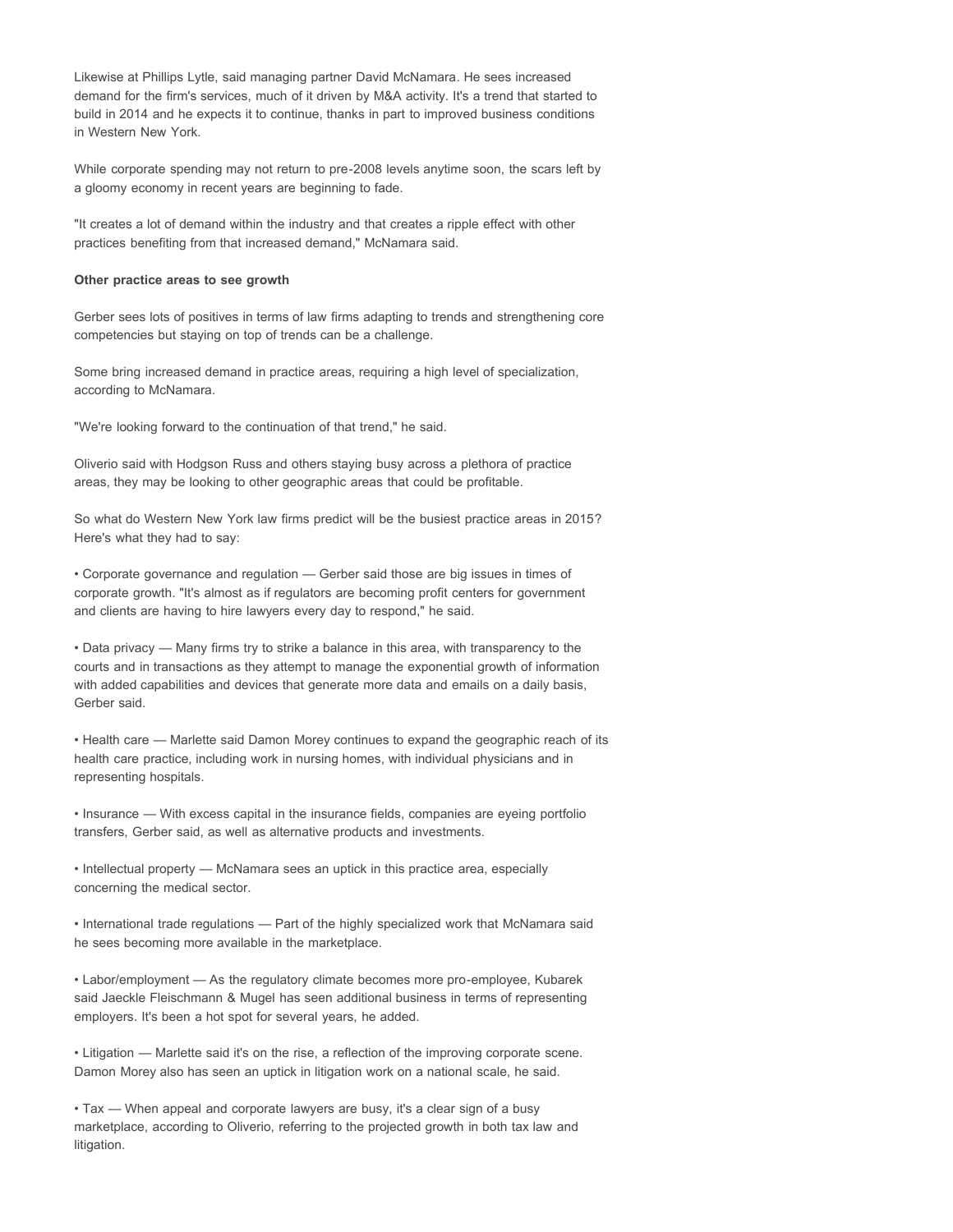• Trade secrets - As the economy continues to heat up, so does the increased focus onÁ intellectual capital and ideas, Kubarek said. His firm makes sure businesses have protection in place to safeguard valuable information, especially if someone leaves a position. One traitÁ of an improved economy is that people change jobs more often, he added. A

• Trusts and estates — With the death of former Buffalo Bills owner Ralph Wilson, thisA became a hot topic. Wilson's estate included the NFL franchise, which was put up for sale and eventually bought by Buffalo Sabres owners Terry and Kim Pegula. Wilson's deathÁ shone a light on the practice area, and attorneys see it continuing to get attention in 2015.A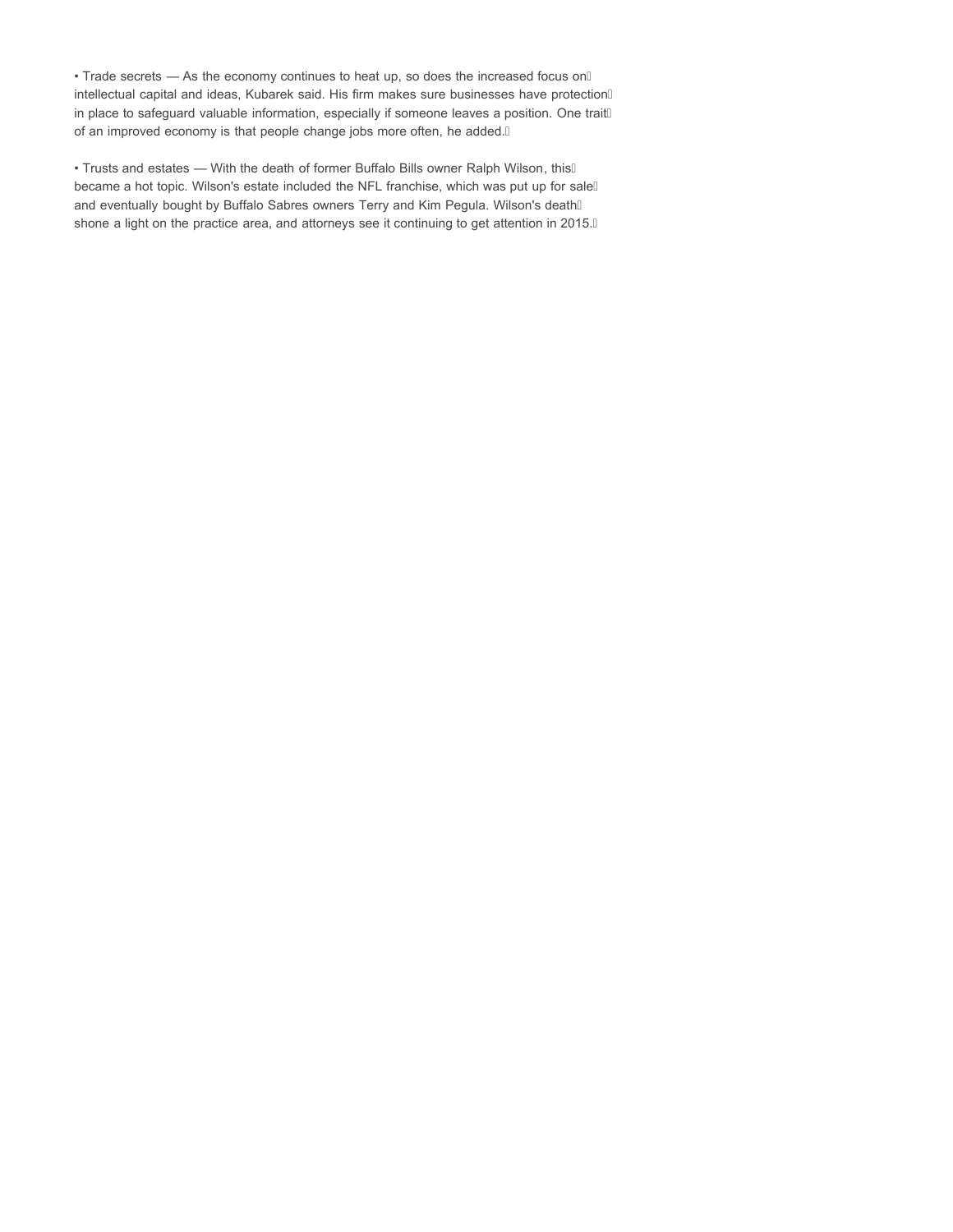

# What's ahead for Buffalo's legal community in 2015 - Part 2

**Editor's Note: This is Part 2 of a two-part series on what to expect in 2015.** 

Jan 12, 2015, 9:00am EST



**Michael Petro** Editor/Reporter Buffalo Law Journal-*Buffalo Business First*

The market for legal services has changed for good, according to Buffalo attorney Daniel Oliverio. The chairman of Hodgson Russ LLP says that, clients are looking for different ways to deal with legal problems, and one of those is fee arrangements.

While the demand for quality legal services is sure to remain strong, clients expect more and many ask firms and attorneys to be creative with the billing structure. It's the new normal in the industry, Oliverio said.

Alternative fee arrangements represent a major change from the "old days" when firms performed the services and simply billed by the hour, he said. Now the relationship is seen as more of a partnership between attorney and client on both the legal and business side.

"That's where we are at now and I think that's where we'll be forever, no matter what geographic area you're in," he said. "You see that in Buffalo, Toronto, New York City and Albany — wherever we have offices. I believe the change to the legal market has settled in and it's going to be a model going forward where lawyers and clients will have to work more closely with respect to the business aspect of their relationship, as opposed to just the straight legal part of their relationship."

The financial crisis fundamentally changed the way corporate clients buy legal services, said Joseph Kubarek, managing partner of Jaeckle Fleischmann & Mugel. He said that in the aftermath of the crisis, which was at its worst in 2008, corporate clients felt they had leverage over legal providers and used it to initiate changes, most specifically in how fees are charged for services.

Peter Marlette, managing partner of Damon Morey, said corporations have gotten used to getting along with less in a tough economy. Indeed, the downturn caused many to tighten their belts, and one of the areas where they cut back was their legal spend.

While some of that money is beginning to be freed up, corporations have not completely loosened those belts, according to Marlette. Once corporations cut their legal budgets by 10 percent to 20 percent, there was no going back, he said.

In recent years, law firms have faced the challenge of continuing to provide that value in a competitive environment, said David McNamara, managing partner of Phillips Lytle. The goal of the firm, he said, is to attract work while demonstrating to clients that it can be done efficiently while meeting their pricing and cost objectives.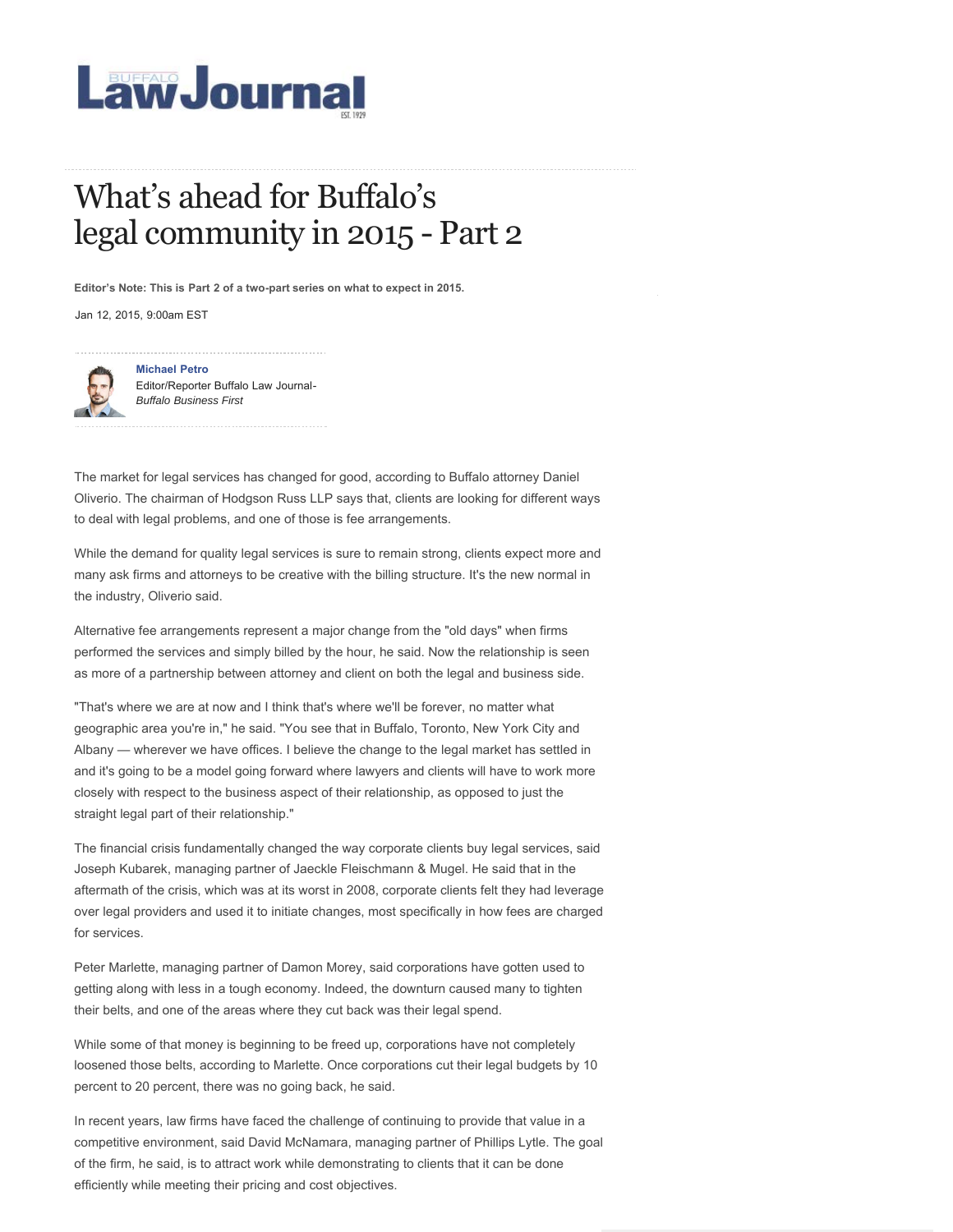McNamara saw continued pressure on rates throughout 2014, a trend that should continue into the new year. In-house counsel also has been looking for ways to reduce the rate of growth in their outside legal spend, he said.

Harnessing technology can be a difference maker, said Daniel Gerber of Goldberg Segalla. That includes such scenarios as creating software programs to figure out how to charge nonhourly fees.

Gerber sees the importance of technology in trying to manage markets.

Technology could come into play in everything from maintaining a seamless IT workflow and data processing to having each lawyer with a desktop dashboard monitoring real-time items such as production and costs to efficiencies that the firm prioritizes, he said.

"For some time now, people have been talking about alternative fees and technology-driven alternatives, but now it seems we've reached a point where a lot of that has come to fruition," said Gerber, a partner at Goldberg Segalla and co-chair of the global insurance services practice group.

#### **How firms bill**

These days, there is less billing by the hour, which Kubarek said has created a variety of fee arrangements for law firms and clients. He said that presents a challenge in managing employee workflow so that the same or better profit can be made by the firm.

"We're spending a lot of time putting in protocol to staff correctly — especially in transactions, because that's where you see a lot of the alternative fee arrangements — and using some analytical tools to make sure we're getting a proper rate of return on those things," he said. "And if we're not, we modify the way we perform the services so that we can."

Instead of a traditional hourly fee, clients look for pricing per project or per matter, according to Gerber. A firm that appropriately tracks the life of files and cases should be able to reach a cost per file for the client. In today's environment, he said, law firms are looking to harness data and analyze metrics to provide clients with cost certainty and develop an environment for alternative fee arrangements.

This means law firms are less apt to raise their rates on an annual basis, according to Marlette. Companies looking more often to be billed on a per-matter cost actually has been good for firms such as Damon Morey.

Marlette said there is more willingness from large corporations to use midsized firms in cities such as Buffalo. That's because the rates are more favorable than in major metropolitan areas, he said.

"We can generally provide them with a terrific value and still provide sophisticated service," he said.

### **Pressure to stand out**

McNamara said there is pressure for firms to stand out. A firm must not only price right for services, it helps to acquire and maintain abilities that may be rare in the modern marketplace.

"You only benefit yourself by having those capabilities," he said.

There is pressure to stand out on a client and asset basis, as well, according to Gerber. More need to work at becoming the type of place that employees want to be part of — law firms strive to present themselves as a team that shares the same values as its clients, he added.

It's an ongoing issue not just for law firms and attorneys but all companies, Marlette said.